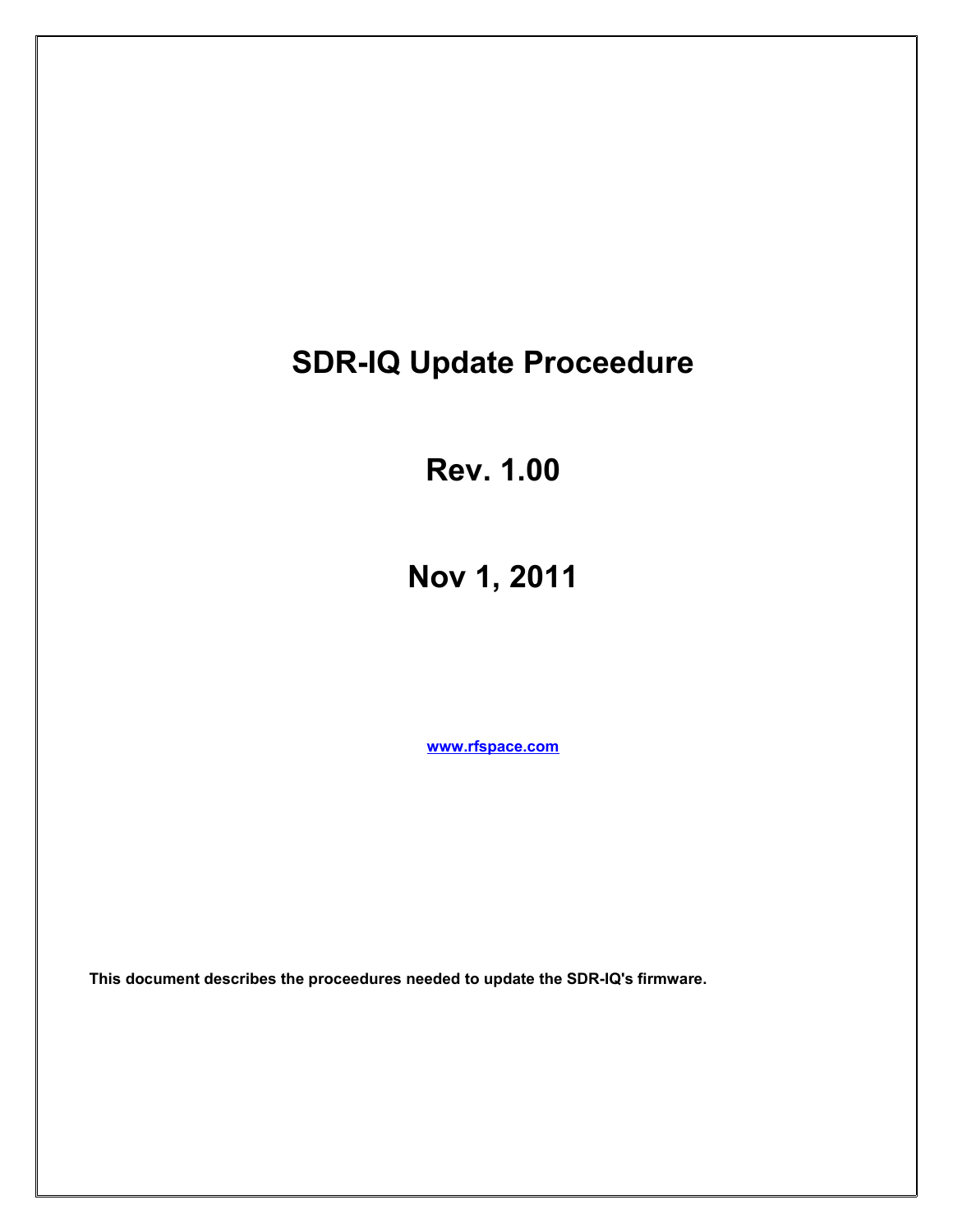# **Table of Contents**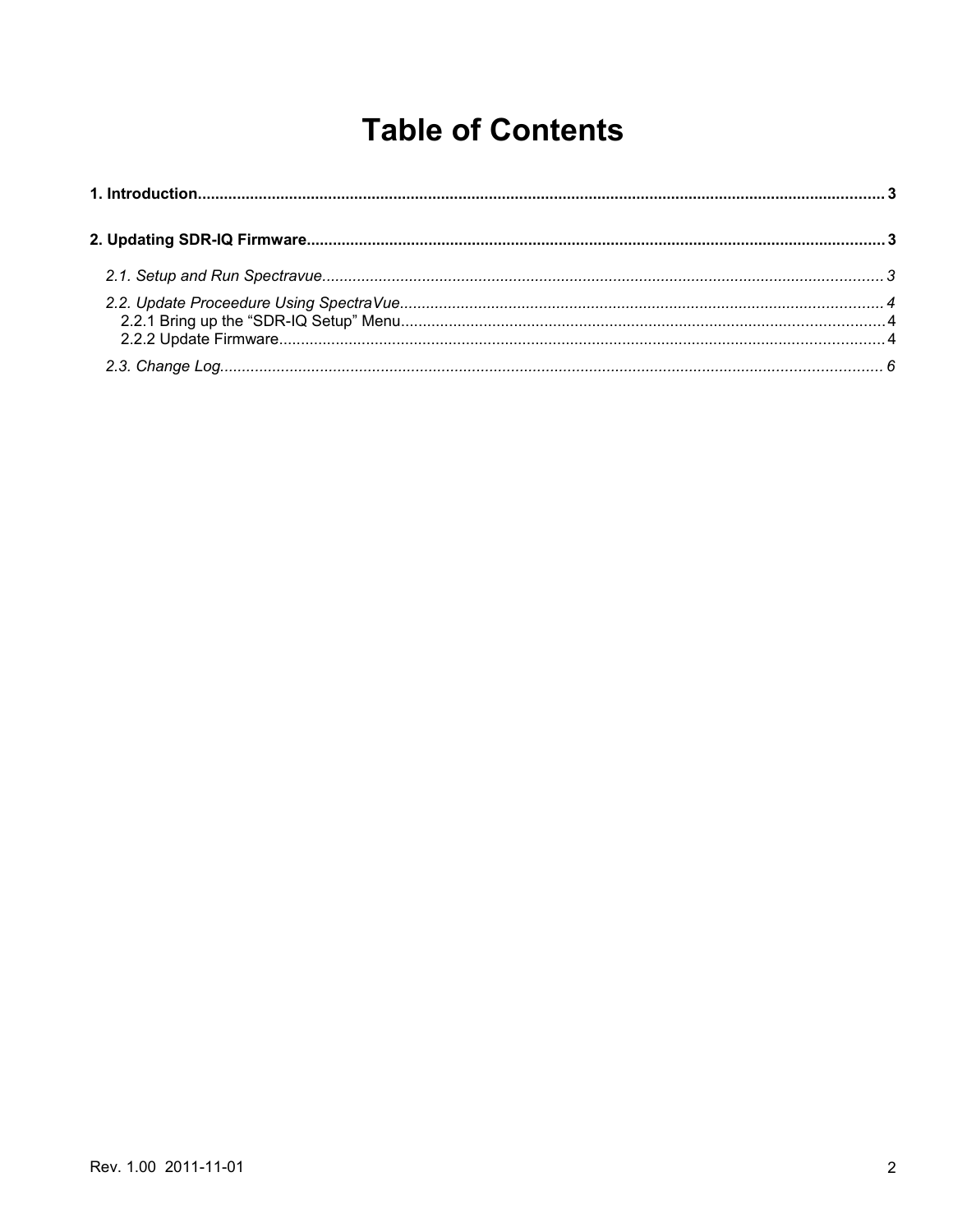## **1. Introduction**

From time to time new features will be made available to the SDR-IQ user that will require an update to the internal SDR-IQ firmware.

The SDR-IQ internal code can be updated by the user to add features or enhancements.

The firmware code can be updated by the user with the SpectraVue control program. This program is a Windows program and can be downloaded and installed for free. It also is included with the SDR-IQ when purchased but it is recommended to download the latest version since the original included CD may be out of date.

<http://www.moetronix.com/files/spectravueinstall.zip>

## **2. Updating SDR-IQ Firmware**

#### *2.1.Setup and Run Spectravue*

The first step is to install Spectravue if it is not already installed. Simply run the .exe file in the spectravueinstall.zip file and follow the install steps. (If already using SpectraVue and the SDR-IQ is connected and working, skip to Step 2.2)

Connect the SDR-IQ to your PC and power it up.

Select the SDR-IQ as the Input device from the top menu.

| Vy SpectraVue Ver. 3.22 SpectraVue.ini |  |                                                      |  |  |  |  |  |
|----------------------------------------|--|------------------------------------------------------|--|--|--|--|--|
|                                        |  | File View InputDevice SDR-IQ Setup OutputSetup ExtRa |  |  |  |  |  |
|                                        |  | 10.09 10.10 10.11 10.12 10.12 10.14 10               |  |  |  |  |  |

After the SDR-IQ is found and selected, click on "OK" and make sure the SDR-IQ is connected and runs correctly.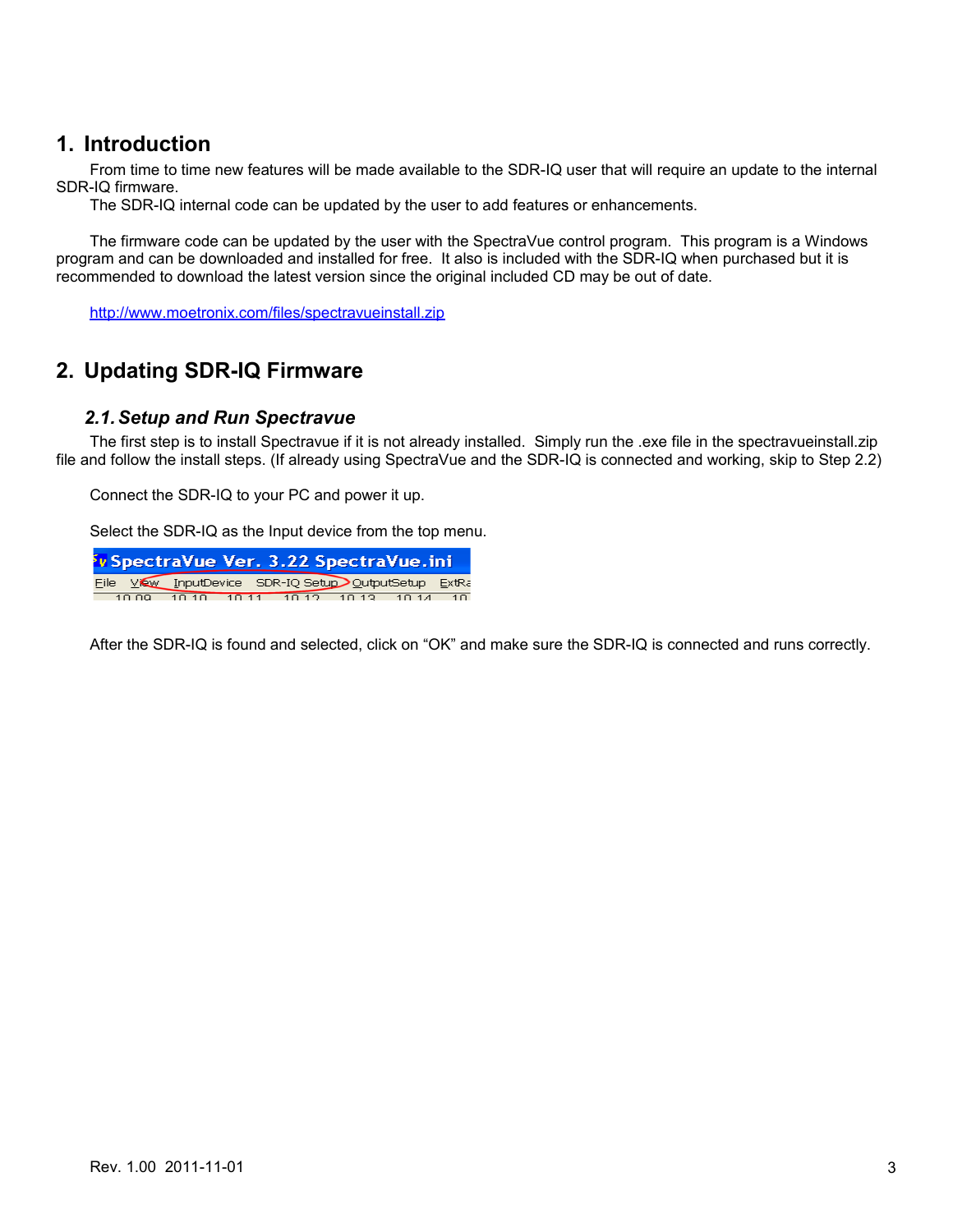## *2.2.Update Proceedure Using SpectraVue*

#### **2.2.1 Bring up the "SDR-IQ Setup" Menu**

Click on the "Update Firmware" button.

| <b>SDR-IQ Setup</b>                                                                                                                                                                                                                                                                                                                                                                                                                                                                                                                                                                                                                                                           |
|-------------------------------------------------------------------------------------------------------------------------------------------------------------------------------------------------------------------------------------------------------------------------------------------------------------------------------------------------------------------------------------------------------------------------------------------------------------------------------------------------------------------------------------------------------------------------------------------------------------------------------------------------------------------------------|
| Ref 10000000<br>66666667<br>Update Firmware<br><b>RF</b> Gain:<br>Meas 10000000<br>A/D Sample Freq(Hz)<br>$\nabla$ Use Fixed Settings<br>External HW Sync<br>$C + 10$ dB $C - 10$ dB<br>Calc  <br>6620 Digital Downconverter Settings<br>G<br>$C$ -20 dB<br>0 dB<br>6620 IF Gain<br>Calibrated Screen<br>3<br>CIC2 Scale<br>5<br>CIC2 Rate<br>$C$ +24 dB<br>$\nabla$ -10dB Atten<br>20<br>30<br>$C$ +18 dB<br>CIC5 Rate<br>CIC5 Scale<br>$F + 12 dB$<br><b>GN Code</b><br>18<br>$\overline{2}$<br><b>RCF</b> Scale<br>4<br>RCF Rate<br>$C + 6$ dB<br>Preamp Gain = 17 dB<br>Total Decimation =<br>600<br>256<br><b>RCF TAPS</b><br>$C +0$ dB<br>111111<br>Final Sample Rate = |
| Filter Bandwidth<br>Network SDR-IQ Setup<br>Demod Ok<br>IP Address 192 . 168 .<br>. 195<br>$\overline{1}$<br>50 KHz<br>o<br>5 KHz<br>50000<br>Port  <br>Find<br>100 KHz<br>Œ<br>10 KHz<br>150 KHz<br>25 KHz<br>Interface Selection<br>$C$ 190 KHz<br>$G$ USB<br>C Network<br>Serial Number Filter<br><br>OK.<br>Cancel<br>                                                                                                                                                                                                                                                                                                                                                    |

#### **2.2.2 Update Firmware**

| <b>Device Firmware Update</b>                                         |                                                        |  |  |  |  |  |
|-----------------------------------------------------------------------|--------------------------------------------------------|--|--|--|--|--|
| App Firmware                                                          | C FPGA Cfg 1 C FPGA Cfg 2                              |  |  |  |  |  |
| $Flash Size = 0x40000$<br>Flash Page = 0x100<br>$Flash Sect = 0x4000$ | $Cfg Size = 0x0$<br>Cfg Page = 0x0<br>$Cfq Size = 0x0$ |  |  |  |  |  |
| Open File                                                             | SDRIQ 101.hex                                          |  |  |  |  |  |
|                                                                       | <b>Current Boot Version</b><br>1.00                    |  |  |  |  |  |
| Current Firmware Version<br>1.00                                      | <b>ASCP</b> Version<br>0.04                            |  |  |  |  |  |
| Device Serial Number  <br>SDR-IQ HV000892                             |                                                        |  |  |  |  |  |
| Idle                                                                  | <b>START</b>                                           |  |  |  |  |  |
| Exit                                                                  |                                                        |  |  |  |  |  |

Make sure the status is "Idle" then click on the "Open File..." button to select the new firmware file to use. Browse to wherever the new firmware file has been stored. The file will have a suffix of .hex and a name such as "SDR-IQ\_xxx.hex" where xxx is the version number.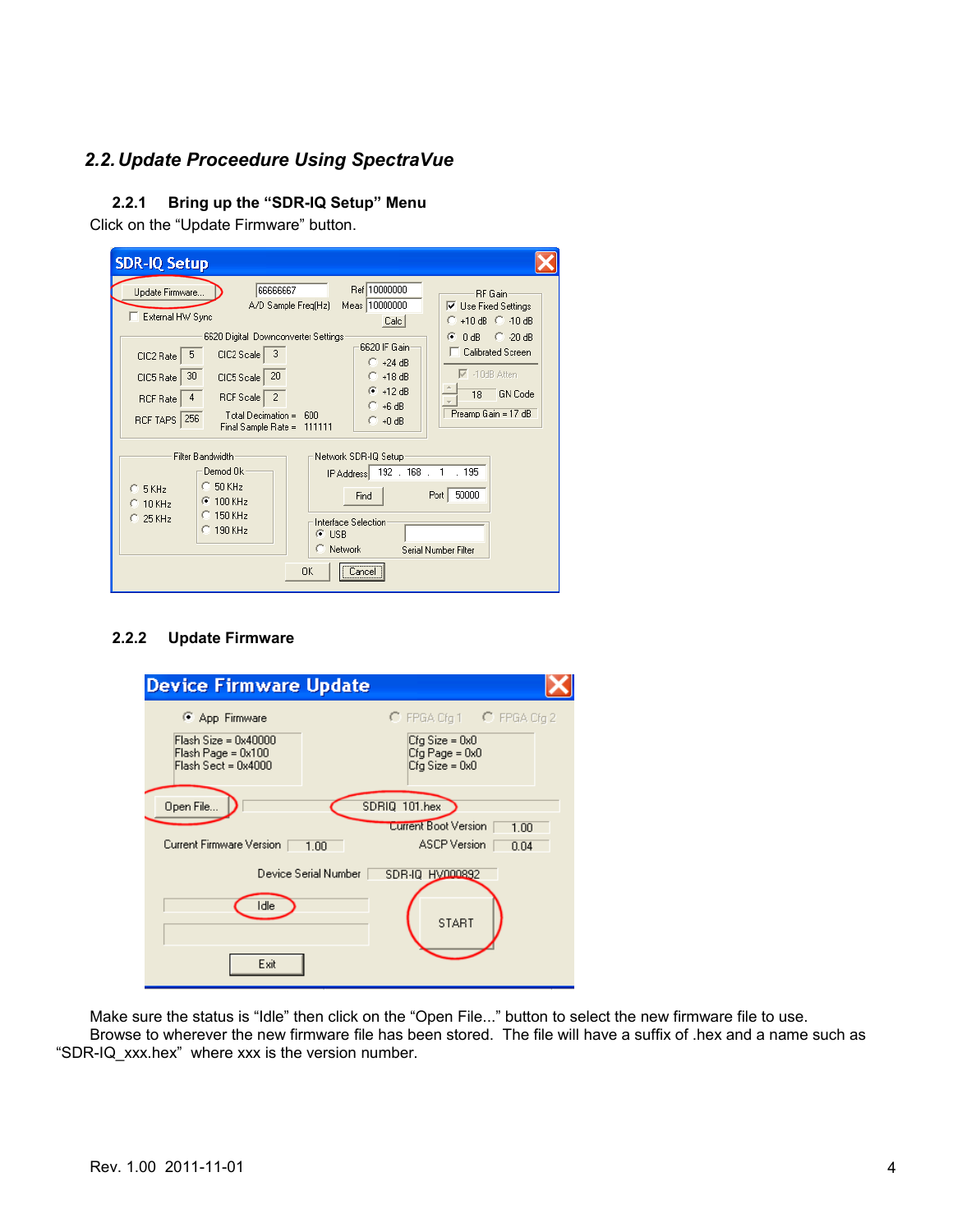After selecting the file, its name should appear in the menu. If not then either it is the wrong file or the SDR-IQ is not connected. The "Start" button should now be active and you can press it to begin the update proceedure.

| <b>Device Firmware Update</b>                                       |                                                         |  |  |  |  |
|---------------------------------------------------------------------|---------------------------------------------------------|--|--|--|--|
| C App Firmware                                                      | C FPGA Cfg 1 C FPGA Cfg 2                               |  |  |  |  |
| Flash Size = 0x40000<br>Flash Page = 0x100<br>$Flash Sect = 0x4000$ | $Cfg Size = 0x0$<br>Cfg Page = 0x0<br>$Cfq Block = 0x0$ |  |  |  |  |
| Open File<br>SDRIQ 101.hex                                          |                                                         |  |  |  |  |
|                                                                     | Current Boot Version<br>1.00                            |  |  |  |  |
| Current Firmware Version<br>1.00                                    | <b>ASCP</b> Version<br>0.04                             |  |  |  |  |
| Device Serial Number<br>SDR-IQ HV000892                             |                                                         |  |  |  |  |
| Programming Device                                                  |                                                         |  |  |  |  |
| <b>START</b>                                                        |                                                         |  |  |  |  |
| Exit                                                                |                                                         |  |  |  |  |

After programming, the SDR-IQ will reconnect. Press exit and the code should be ready to use. (Note the "Current Firmware Version" displayed in the menu and in the "Help Menu" is not updated until Spectravue is restarted)